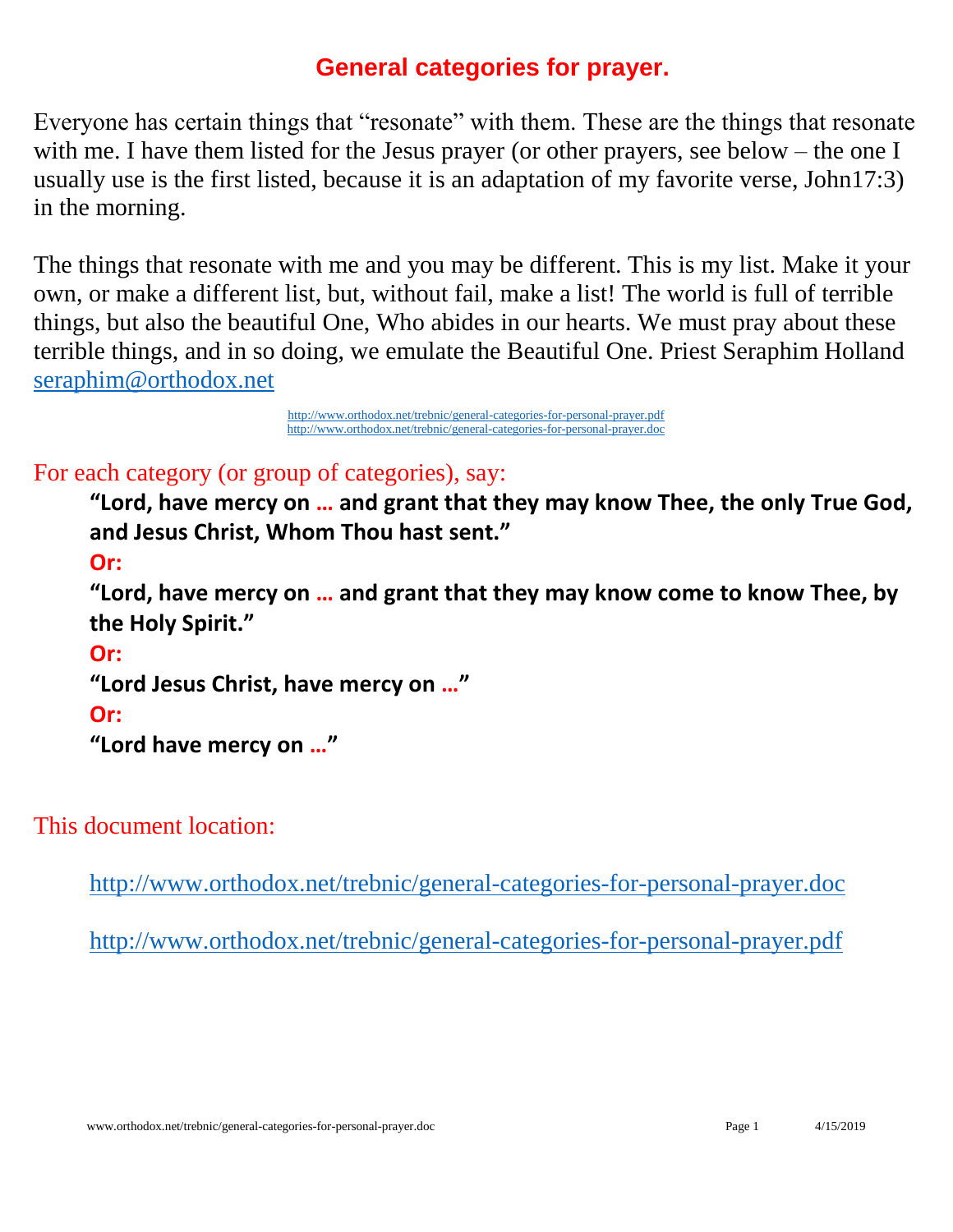# Contents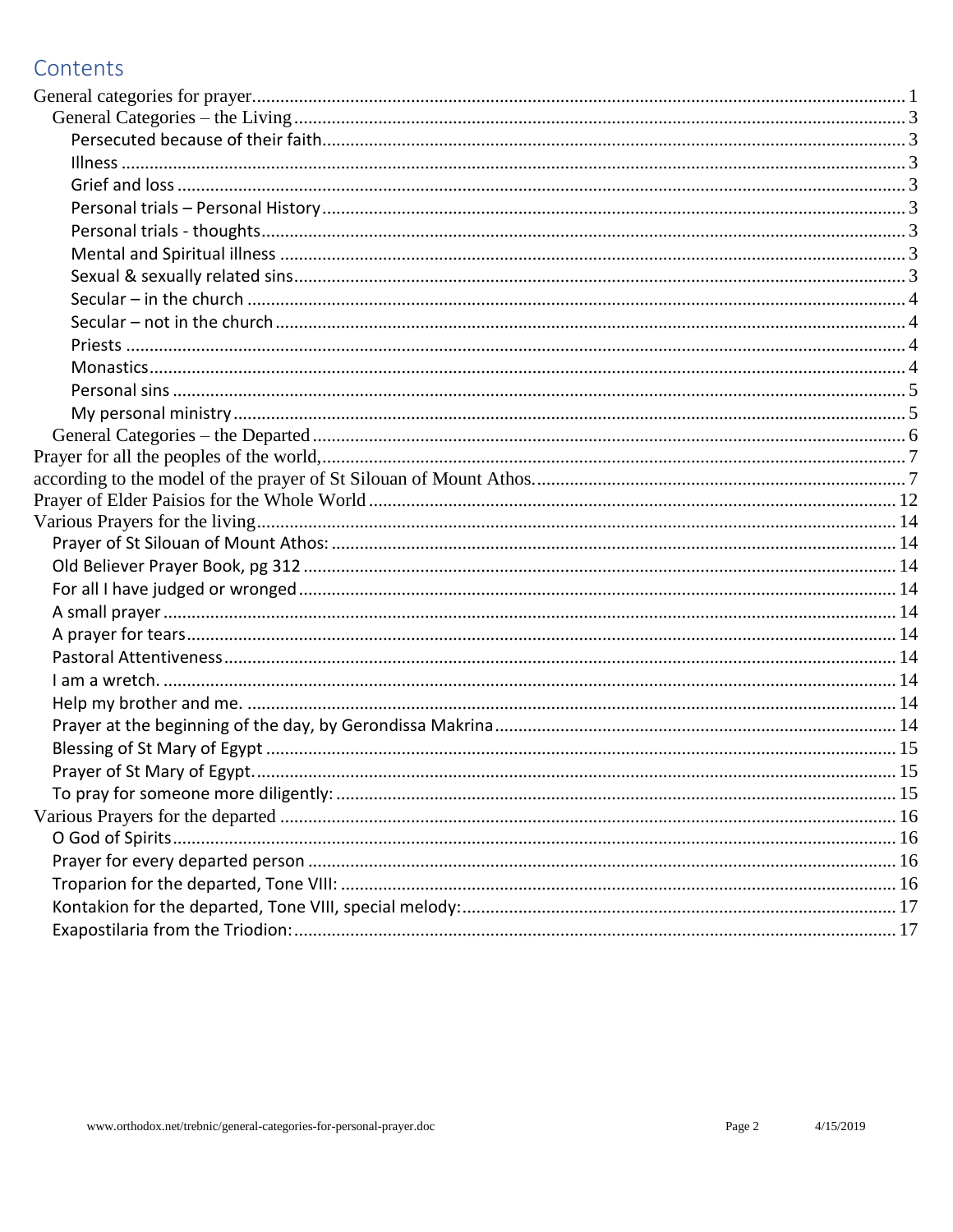# *General Categories – the Living*

<span id="page-2-1"></span><span id="page-2-0"></span>Persecuted because of their faith All persecuted  $\epsilon$  being martyred.

#### Illness

<span id="page-2-2"></span>All who are dying. All with cancer. All who are in chronic pain. All with disabilities. All who are ill. All who care for the ill, and those who need constant care. Parents of very sick or disabled children.

#### Grief and loss

<span id="page-2-3"></span>All who lost someone suddenly. All who had a great loss. All who are troubled by grief. All who have been victims of violence. All who have witnessed or survived

violence.

#### Personal trials – Personal History

<span id="page-2-4"></span>All who have been abused. All in prison. All slaves.

www.orthodox.net/trebnic/general-categories-for-personal-prayer.doc Page 3 4/15/2019

All sexual slaves  $_{8}$  sex workers. All in sexual bondage.

<span id="page-2-5"></span>Personal trials - thoughts All contemplating suicide. All contemplating murder/violence. All who are without true purpose. All with PTSD All who are anxious. All who are depressed. All who are in despair. All who are in great stress. All who are lonely. All who do not fit in. All who have trouble coping. All who have been or feel abandoned.

<span id="page-2-6"></span>Mental and Spiritual illness All who are delusional. All demoniacs. All who are mentally ill. All drug addicts. All with persistent thoughts  $\alpha$ fantasies.

<span id="page-2-7"></span>Sexual & sexually related sins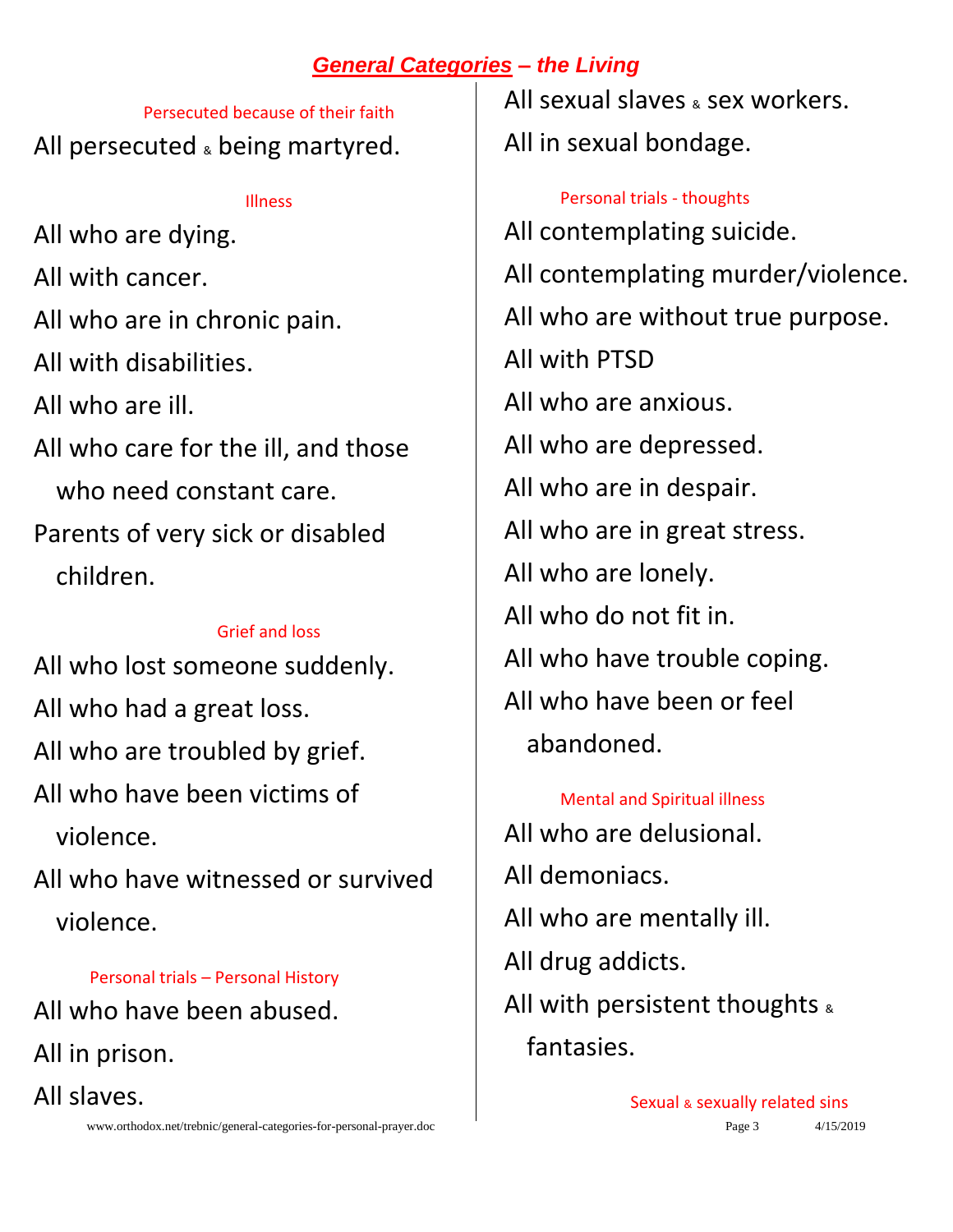All who have had abortions. All who have contemplated abortions All participants in abortion All who have forced a woman to have an abortion. All indifferent to abortion All who support abortion. All who are sexually immoral. All sexually confused or gender confused. All addicted to pornography & fantasies

Secular – in the church

<span id="page-3-0"></span>All who are secular.

All without true purpose.

All who do not pray.

All who baptize their child and do not teach them the Christian life, in word and deed.

All who call themselves Christian but do not live as Christians or love the church.

All who inquire about baptism and do not follow through.

All estranged from the church. All ecumenists & false teachers.

<span id="page-3-1"></span>Secular – not in the church All schismatics. All heretics. All unbaptized. All atheists. All believers in false gods  $*$  religions. All scoffers & blasphemers. All who hate Christianity.

## Priests

<span id="page-3-2"></span>All priests in Missions.

- All priests with great burdens larger than themselves.
- All priests who have failed to serve and protect.
- All priests who are weary, cynical, or suffering any great temptation. All abusive clergy.

## **Monastics**

<span id="page-3-3"></span>All monastics who are not watchful.

All monastics having great

temptations.

All monastics who have gone into the world.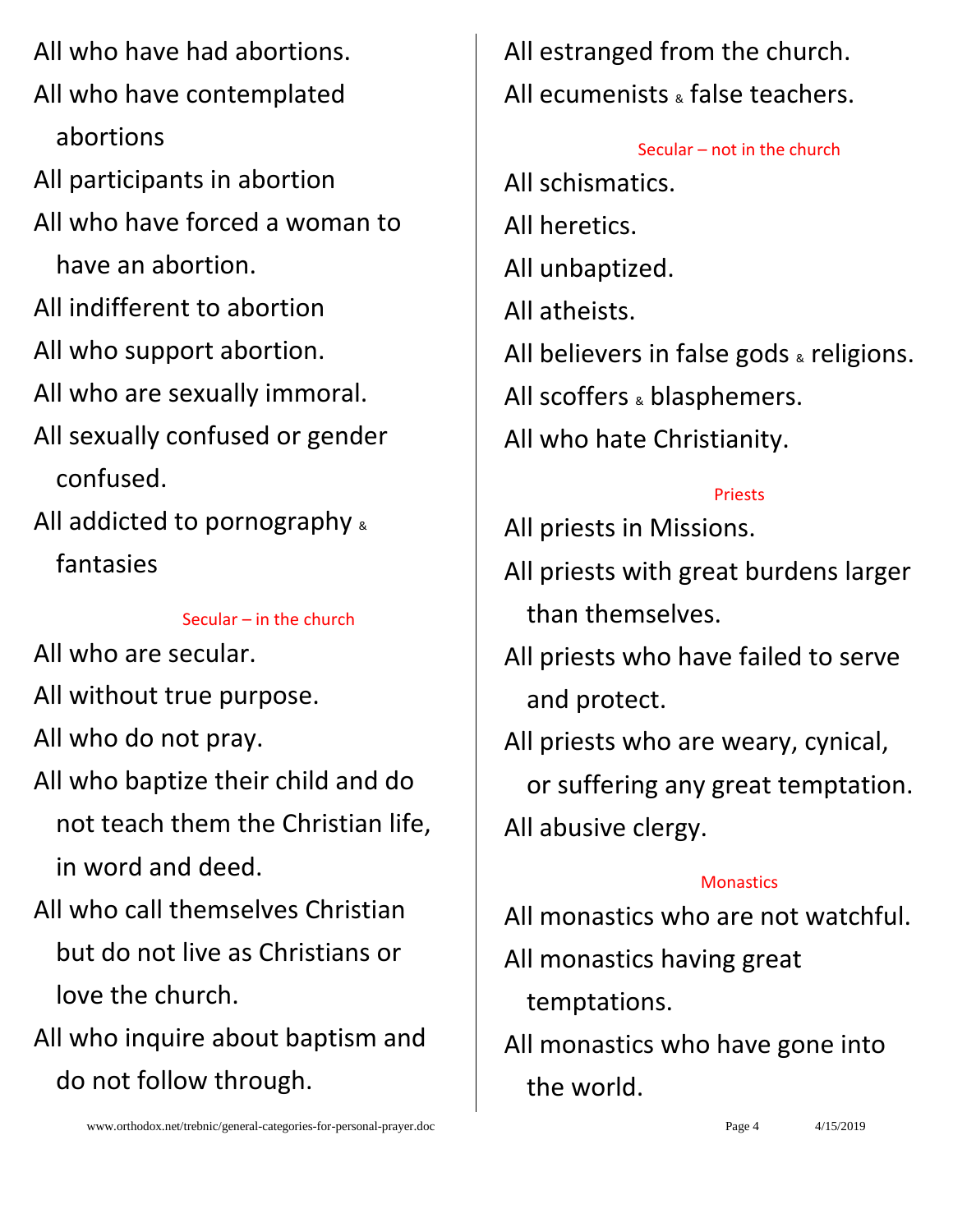#### Personal sins

<span id="page-4-0"></span>All who are spiritually ignorant. All who promote, approve of or practice sin, abuse, immorality, sexual confusion, gender confusion.

- All who put their faith in political solutions.
- All who are lazy.

All who rarely pray.

All who do not know how to pray.

All who are not kind.

All who are indifferent about the

suffering of others.

All who are abusive.

All who hide their sins or problems. All who do not forgive everyone. All who are bitter.

All who know what to do and do not have enough strength or desire to do it.

#### My personal ministry

<span id="page-4-1"></span>All in my parish. All in my prison ministry. All I have baptized. All those I have met or influenced. All those I have judged, sinned against, hindered, offended or harmed.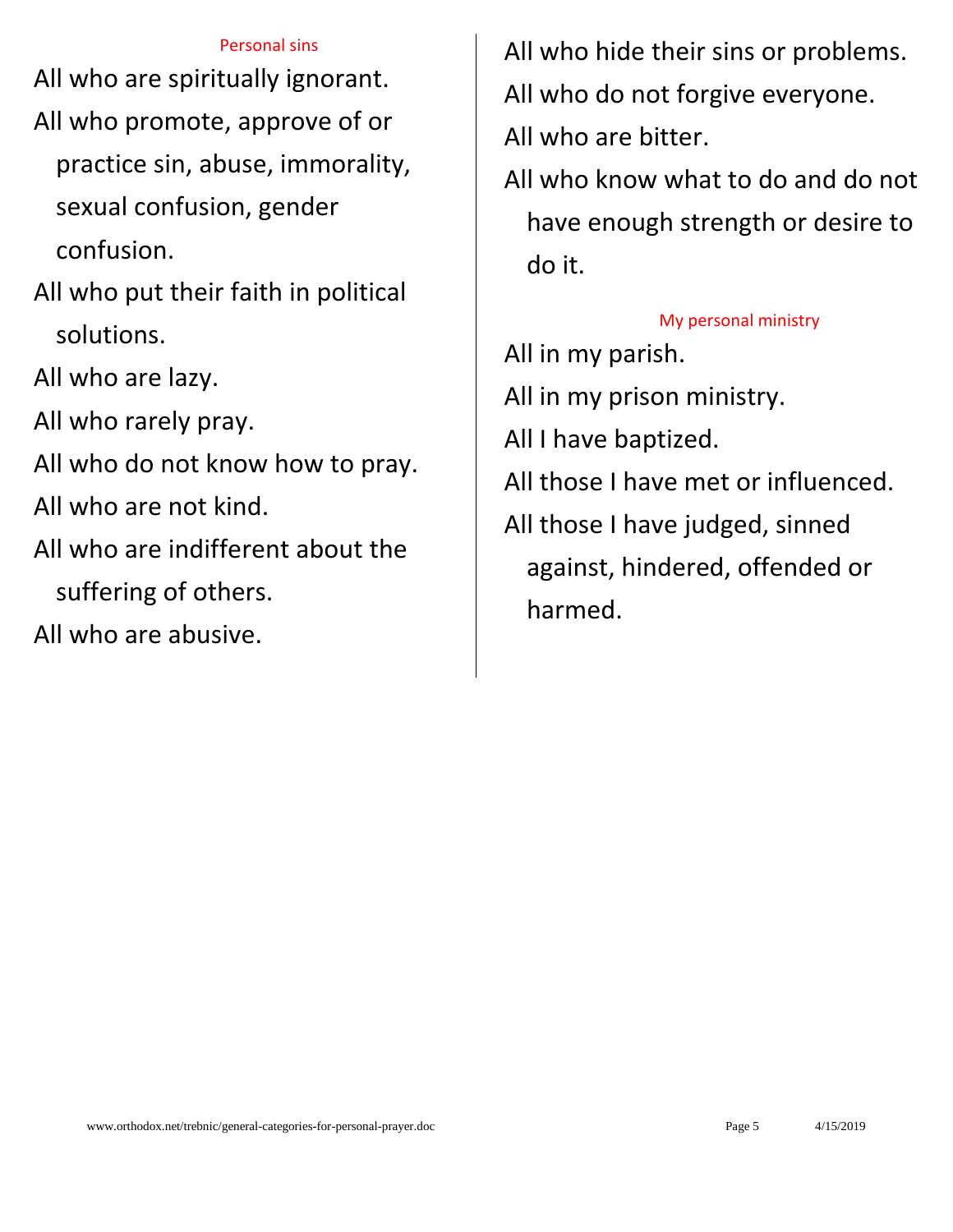## *General Categories – the Departed*

<span id="page-5-0"></span>All who died today. All within their 40 days. All who died suddenly. All who died violently. All who died unprepared. All who died of overdose All who died while intoxicated. All who died in despair. All who died in bitterness. All who died in anger. All who died w/o asking forgiveness of those they wronged.

All who did not have a burial. All whose family do not pray for them. *ATTGM:* All who died w/o repentance. *ATTGM:* All who died by suicide. *ATTGM:* All who died estranged from the church. *ATTGM:* All who died unbaptized. All who died throughout the ages.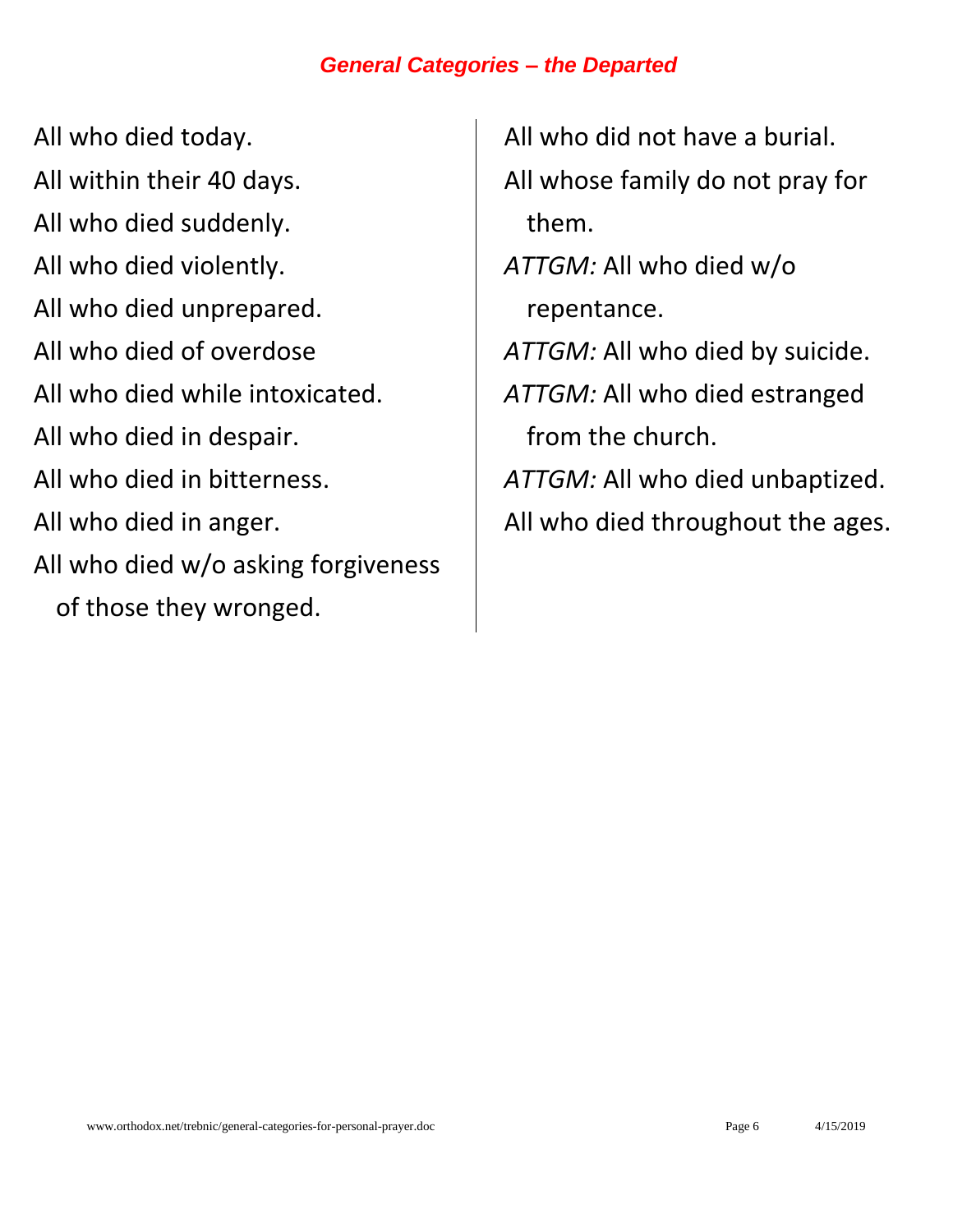# <span id="page-6-1"></span><span id="page-6-0"></span>**Prayer for all the peoples of the world, according to the model of the prayer of St Silouan of Mount Athos<sup>1</sup> .**

I pray Thee, O Merciful Lord, for all the peoples of the world, that they may come to know Thee by the Holy Spirit<sup>2</sup>.

I pray Thee, O Merciful Lord, that Thou wouldst relieve the hunger and suffering of those who do not have enough to eat, that they may come to know Thee by the Holy Spirit.

I pray Thee, O Merciful Lord, that Thou wouldst bring to repentance those who can alleviate the suffering of the hungry, but do nothing, or even actively increase the suffering of Thy servants, they may come to know Thee by the Holy Spirit.

I pray Thee, O Merciful Lord, that Thou wouldst relieve the sickness and suffering of those who are ill, and especially those who suffer because of civil war, oppression, neglect and poverty, that they may come to know Thee by the Holy Spirit..

I pray Thee, O Merciful Lord, that Thou wouldst comfort and make safe those who are suffering from war, and killing, and civil unrest, that they may come to know Thee by the Holy Spirit.

I pray Thee, O Merciful Lord, that Thou wouldst comfort and guard from anger, bitterness and despair those who have lost loved ones because of the inhumanity of



men. Help them to not return hatred for hatred or murder for murder, that they may come to know Thee by the Holy Spirit.

I pray Thee, O Merciful Lord, that Thou wouldst enlighten and bring to repentance those who kill and rape and plunder from their fellow man, that they may come to know Thee by the Holy Spirit.

I pray Thee, O Merciful Lord, that Thou wouldst comfort and protect and women and children and men who are trafficked as slaves, that they may come to know Thee by the Holy Spirit.

I pray Thee, O Merciful Lord, that Thou wouldst comfort and protect and women and children and men who are abused physically,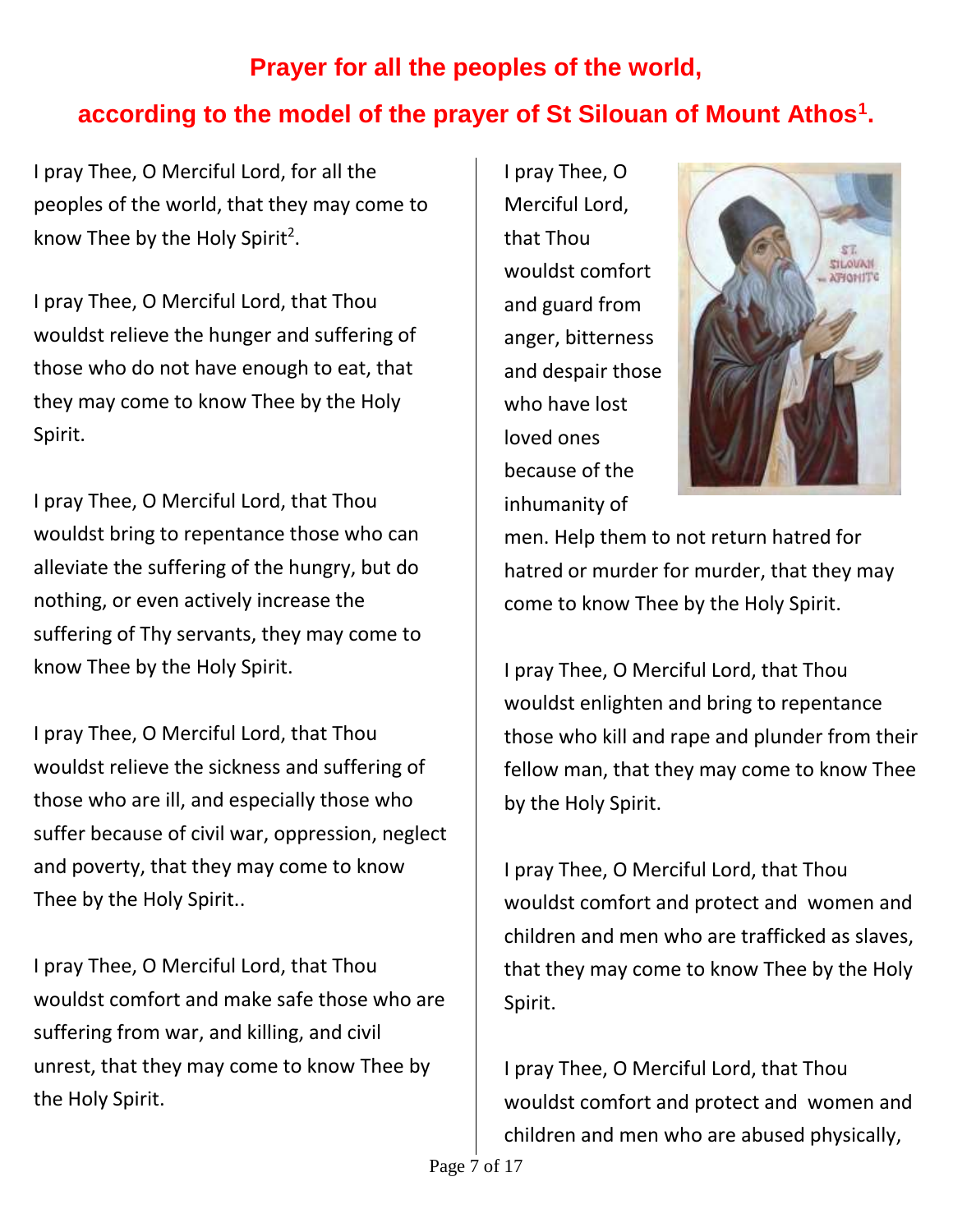sexually, verbally and emotionally, that they may come to know Thee by the Holy Spirit.

I pray Thee, O Merciful Lord, that Thou would bring to sobriety, peacefulness and love and those who are angry and nursing grudges, and planning retribution for wrongs they have suffered, that they may come to know Thee by the Holy Spirit.

I pray Thee, O Merciful Lord, that Thou wouldst enlighten and clarify the thinking of those who hate Christianity and the church because of personal experiences, and prejudices, that they may come to know Thee by the Holy Spirit. And if we have caused anyone to stumble because of our sins, we beseech Thee - forgive! and give us a path to rectify our wrongs.

I pray Thee, O Merciful Lord, that Thou wouldst make steadfast and those who are suffering persecution, deprivation, slander and danger because of their true belief in Thee, that they may come to know Thee by the Holy Spirit.

,

I pray Thee, O Merciful Lord, that Thou wouldst comfort, protect and bring to repentance those who are incarcerated, that they may come to know Thee by the Holy Spirit.

I pray Thee, O Merciful Lord, that Thou wouldst comfort and guard from ill Thoughts and actions and those who are suffering unjustly for something they did not do, that they may come to know Thee by the Holy Spirit.

I pray Thee, O Merciful Lord, that Thou wouldst comfort, give purpose and joy and those who are in despair, feel no purpose in their lives, or are contemplating suicide, that they may come to know Thee by the Holy Spirit.

I pray Thee, O Merciful Lord, that Thou wouldst bring to full sobriety, mental clarity those who suffer from mental illness, that they may come to know Thee by the Holy Spirit.

I pray Thee, O Merciful Lord, that Thou wouldst bring to full sobriety, mental clarity those who are possessed or oppressed by demons, that they may come to know Thee by the Holy Spirit.

I pray Thee, O Merciful Lord, that Thou wouldst enlighten and bring to repentance those who kill and torture and dominate others in the name of a false God, that they may come to know Thee by the Holy Spirit.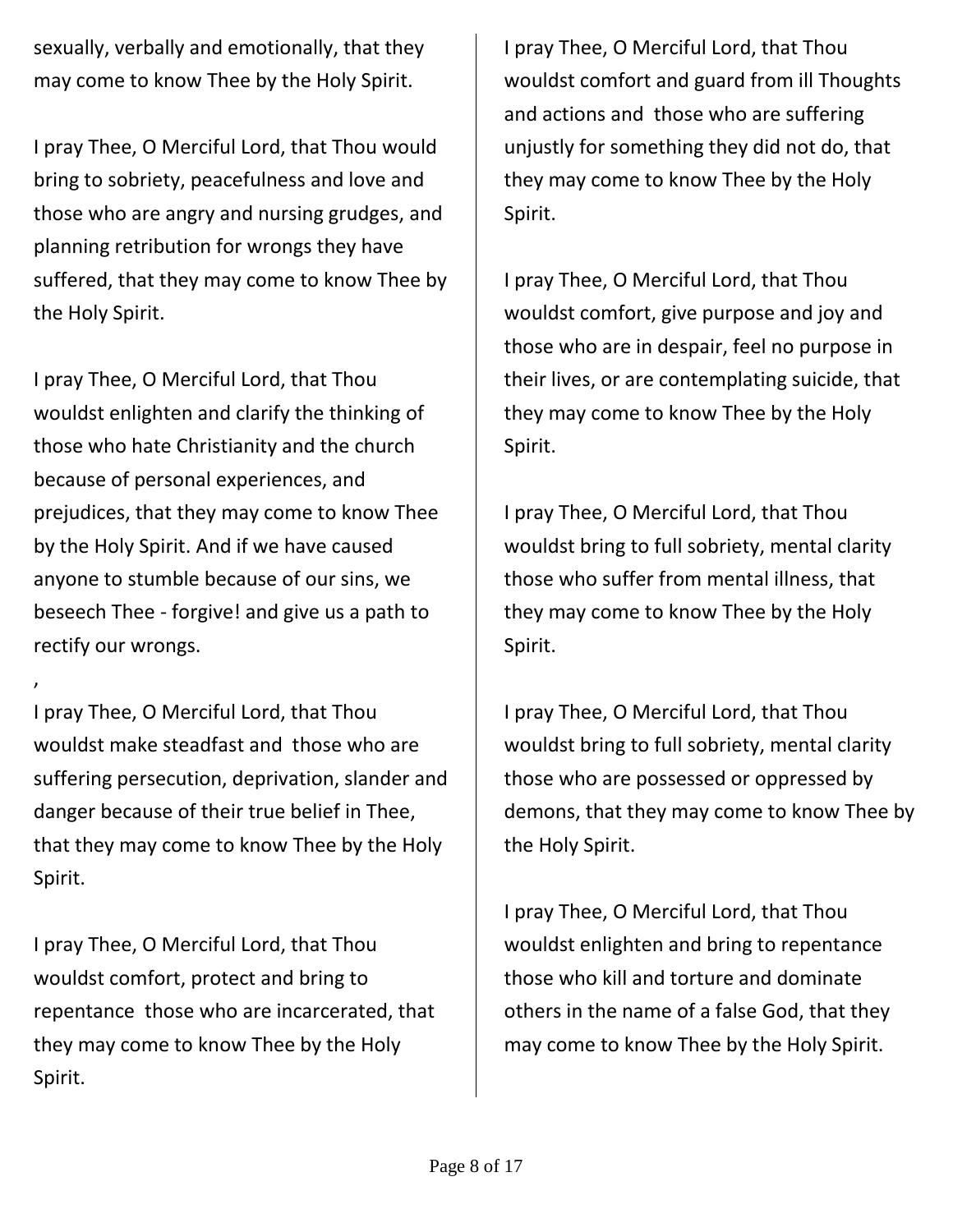I pray Thee, O Merciful Lord, That Thou wouldst enlighten and bring to repentance those who kill and profit from and promote the killing of babies in the womb, and children, and the elderly and the feeble, that they may come to know Thee by the Holy Spirit.

I pray Thee, O Merciful Lord, that Thou wouldst comfort and enlighten and bring to repentance and fill with true joy, purpose and those who are contemplating killing their unborn child, and those who have killed their children, that they may come to know Thee by the Holy Spirit.

I pray Thee, O Merciful Lord, that Thou wouldst help those who have committed a great sin, and have great sorrow, to know thy forgiveness and to grow in hope, and love, and joy, that they may come to know Thee by the Holy Spirit.

I pray Thee, O Merciful Lord, that Thou wouldst bring to repentance and those who are advocating for or attempting to impose abortion upon anyone, that they may come to know Thee by the Holy Spirit.

I pray Thee, O Merciful Lord, that Thou wouldst bring to repentance and true belief and moral purity and politicians who promote and subsidize all immorality, the killing of the unborn and feeble and disenfranchised or the

subjugation the poor, that they may come to know Thee by the Holy Spirit.

I pray Thee, O Merciful Lord, that Thou wouldst bring to repentance and true belief and moral purity and those who teach indecent things because of greed, or ignorance or any other hidden sin, that they may come to know Thee by the Holy Spirit.

I pray Thee, O Merciful Lord, that Thou wouldst help and those who know what is right and are afraid to speak the truth, that they may come to know Thee by the Holy Spirit.

I pray Thee, O Merciful Lord, that Thou would enlighten and bring true belief and purpose those who do not believe in Thee, or oppose Thee, that they may come to know Thee by the Holy Spirit.

I pray Thee O Merciful Lord, that thou wouldst increase peace in families, and mutual love between all, that they may come to know Thee by the Holy Spirit.

I pray Thee, O Merciful Lord, that Thou wouldst teach spouses to put aside any divisions and grow to perfection in Thee through loving each other, with peace, mutual comfort, and tranquility, that they may come to know Thee by the Holy Spirit.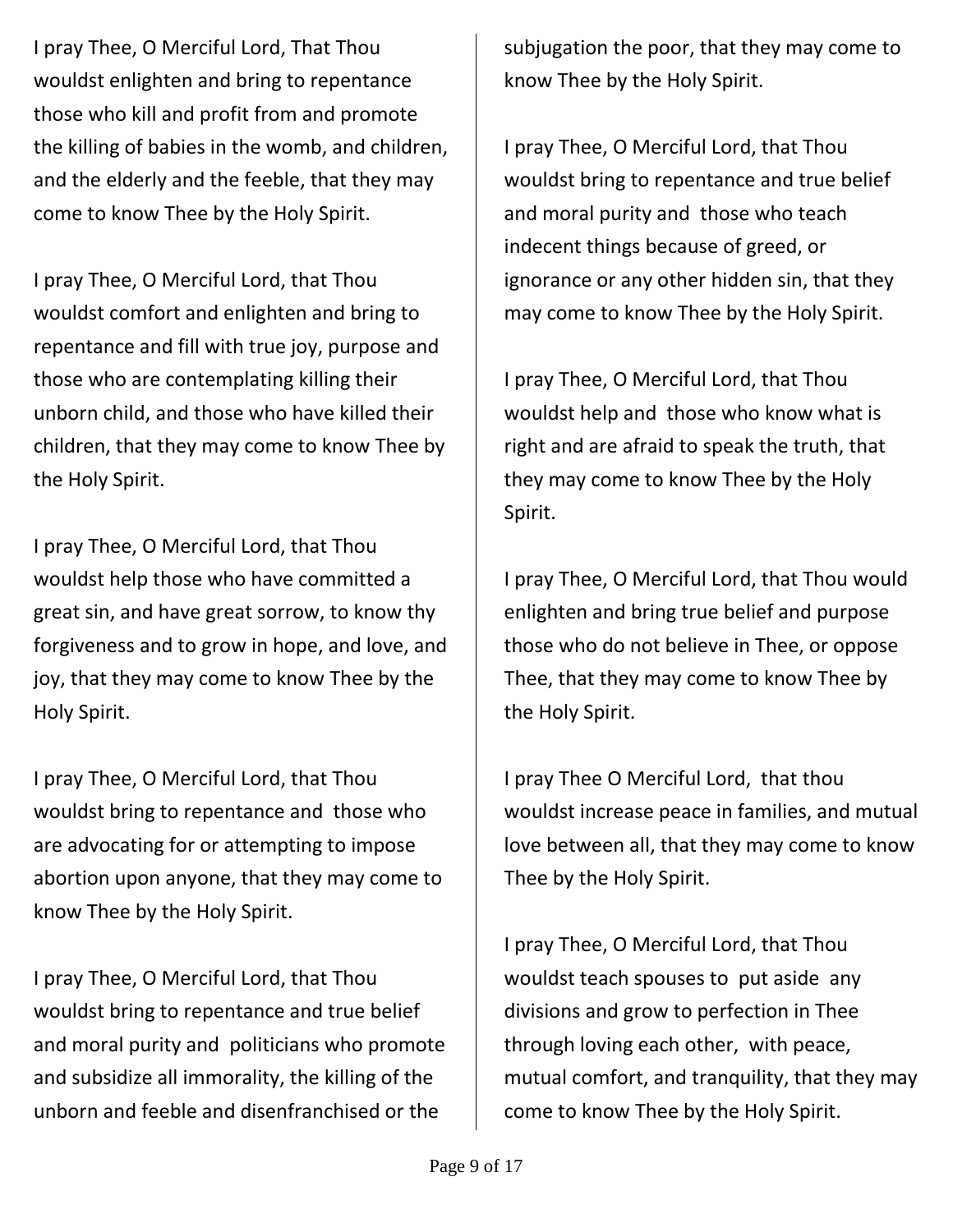I pray Thee, O Merciful Lord, that Thou wouldst help spouses to keep their marriage bed undefiled, never with lust or selfishness or perverse practices, and always increasing their love for Thee, that they may come to know Thee by the Holy Spirit.

I pray Thee, O Merciful Lord, that Thou wouldst guard children from the pernicious effects of our unbelieving society and that they would grow in their faith, unto the stature of a perfect man, that they may come to know Thee by the Holy Spirit.

I pray Thee, O Merciful Lord, that Thou wouldst help Fathers and Mothers to do the one thing needful for their children, and with patience and wisdom raise them in the fear of Thee and piety and remember to pray for them with tears every day, that they may come to know Thee by the Holy Spirit.

I pray Thee, O Merciful Lord, that Thou wouldst teach siblings to love each other as their neighbor and not have petty squabbles and disputes, that they may come to know Thee by the Holy Spirit.

I pray Thee, O Merciful Lord, that Thou wouldst prosper the church and not let any one of our children, loved ones and friends be lost to unbelief, lukewarmness or depravity,

that they may come to know Thee by the Holy Spirit.

I pray Thee, O Merciful Lord, that Thou wouldst bring to repentance and purity and those who fornicate and do impure sexual things, that they may come to know Thee by the Holy Spirit.

I pray Thee, O Merciful Lord, that Thou wouldst break the bondage of those who are addicted to pornography and all uncleanness and bring them to the knowledge of Thee, that they may come to know Thee by the Holy Spirit.

I pray Thee, O Merciful Lord, that Thou wouldst bring to wholeness and purity and those who are engaged in the homosexual lifestyle or gender confusion and give strength to those who have illicit sexual attractions to live in purity and holiness, that they may come to know Thee by the Holy Spirit.

I pray Thee, O Merciful Lord, that Thou wouldst give courage and steadfastness to those Who have true belief in Thee, whose lives, families and property are at great risk because of the spectre of militant Islam, atheistic governments, or any totalitarian system that hates true Christianity, that they may come to know Thee by the Holy Spirit.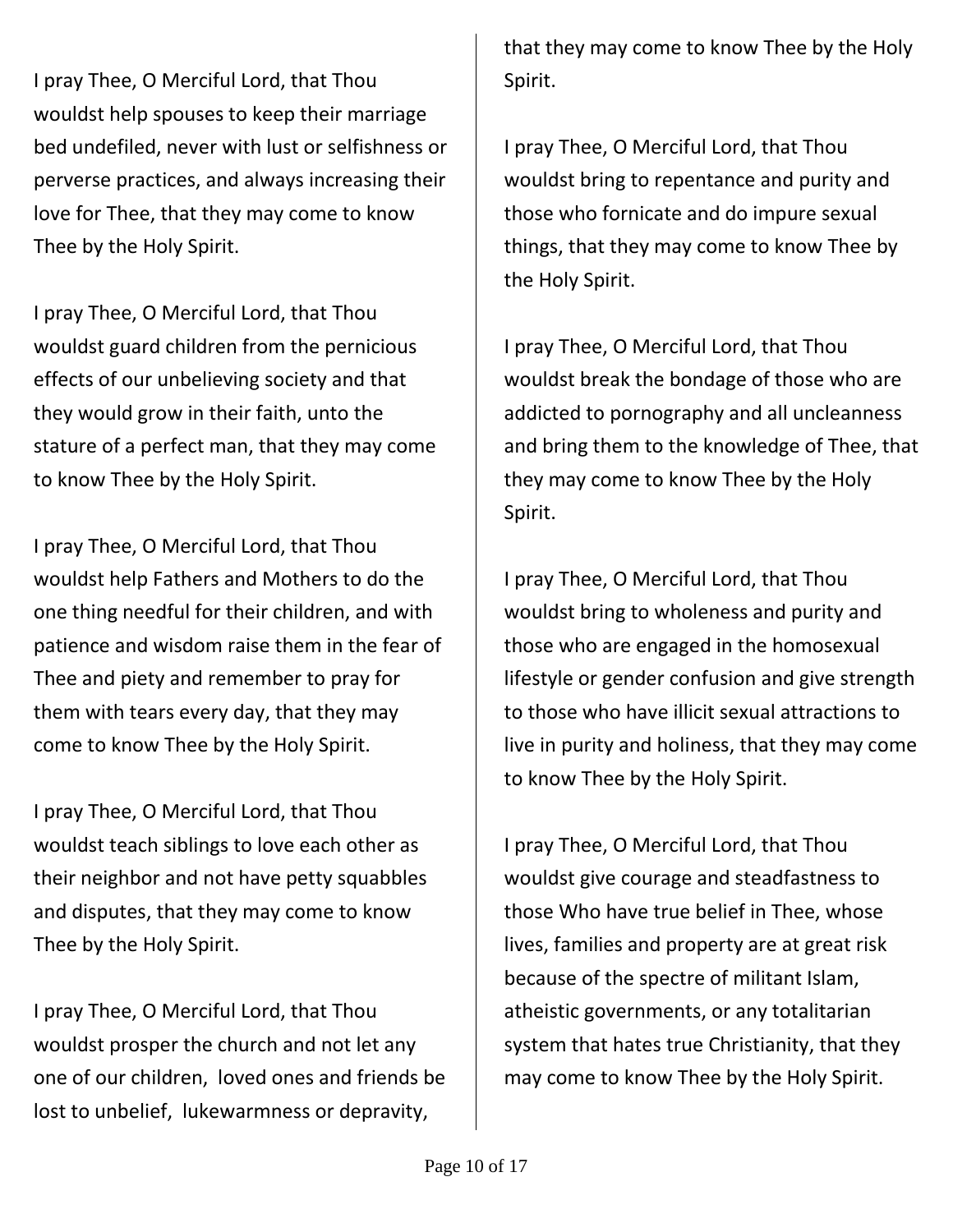I pray Thee, O Merciful Lord, that Thou wouldst comfort and give true joy and to those who are in despair because of drug addiction, that they may come to know Thee by the Holy Spirit.

I pray Thee, O Merciful Lord, that Thou wouldst help those who do not live according to purpose to learn their purpose, that they may come to know Thee by the Holy Spirit.

I pray Thee, O Merciful Lord, that Thou wouldst enlighten and bring to repentance and true faith those who proclaim heresies, that they may come to know Thee by the Holy Spirit.

I pray Thee, O Merciful Lord, that Thou wouldst bring to repentance and Christian action and those of us Who do very little to help our suffering brother, that they may come to know Thee by the Holy Spirit.

I pray Thee, O Merciful Lord, that Thou wouldst forgive me my terrible sins, and not let any one of them cause my brother to stumble, that they may come to know Thee by the Holy Spirit.

I pray Thee, O Merciful Lord, that Thou wouldst help me to love my enemies, that they may come to know Thee by the Holy Spirit.

I pray Thee, O Merciful Lord, that Thou wouldst open my heart to the sufferings of others, that they may come to know Thee by the Holy Spirit.

I pray Thee, O Merciful Lord, that Thou wouldst help me to judge rightly regarding my brothers, but never to disdain them because of their sins, that they may come to know Thee by the Holy Spirit.

I pray Thee, O Merciful Lord, that Thou wouldst season my foolish words with salt, that all may come to know Thee by the Holy Spirit.

I pray Thee, O Merciful Lord, that Thou wouldst teach me to pray with attention and love, that all may come to know Thee by the Holy Spirit.

I pray Thee, O Merciful Lord, that Thou wouldst help all peoples to have the remembrance of death and to have their treasure in heaven and not among the things of the world which are passing away, that they may come to know Thee by the Holy Spirit.

I pray Thee, O Merciful Lord, for all the peoples of the world, that they may come to know Thee by the Holy Spirit. Amen.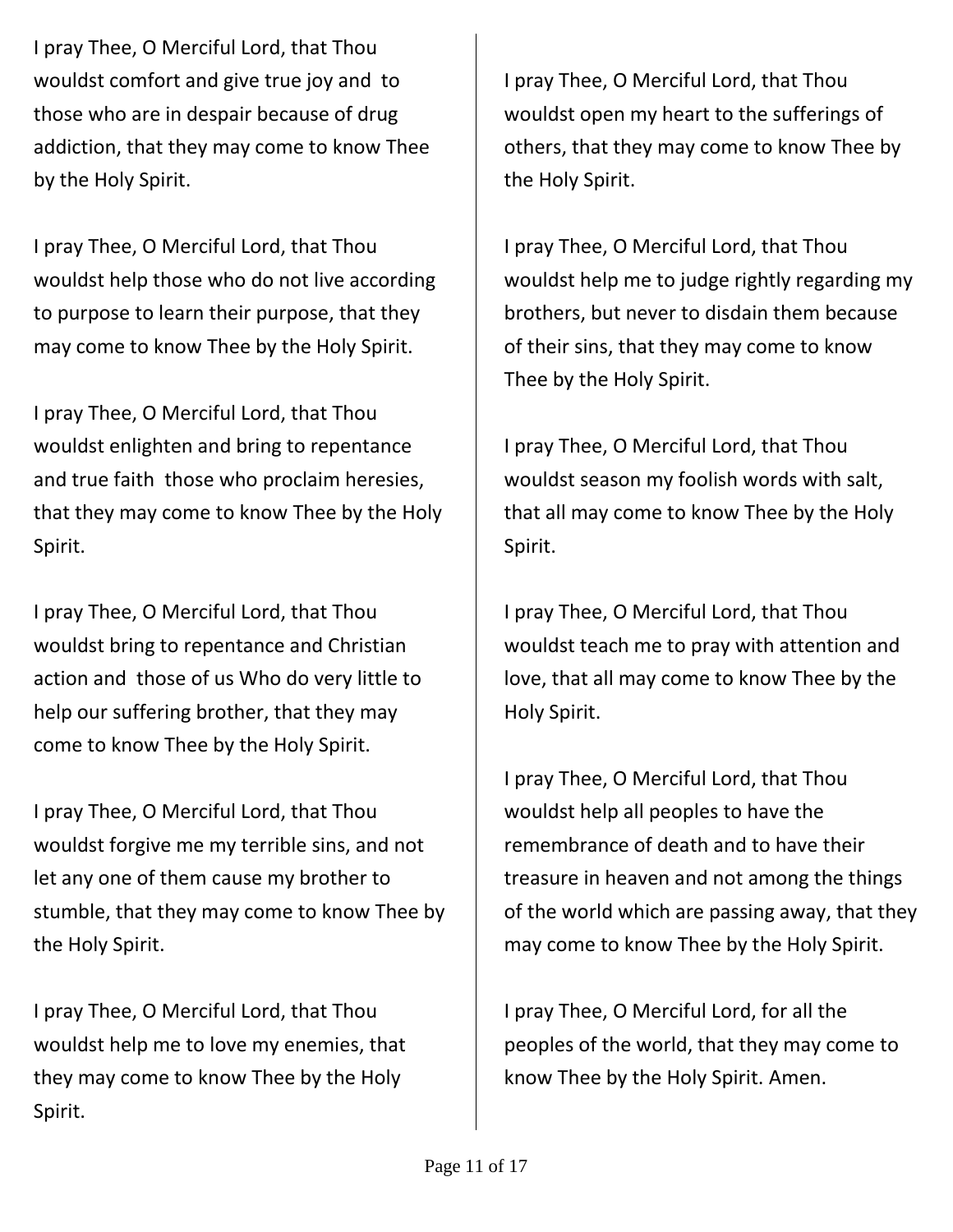# **Prayer of Elder Paisios for the Whole World**

<span id="page-11-0"></span>Our Lord Jesus Christ:

Do not abandon Thy servants who live far away from the Church. May Thy love convict them and bring them back to Thee.

Lord have mercy on Thy servants who are suffering from cancer.

Lord have mercy on Thy servants who suffer either from small or serious ailments.

Lord have mercy on Thy servants who suffer from physical infirmities.

Lord have mercy on Thy servants who suffer from spiritual infirmities.

Lord have mercy on our leaders and inspire them to govern with Christian love.

Lord have mercy on children who come from troubled homes.

Lord have mercy on troubled families and those who have been divorced.

Lord have mercy on all the orphans of the world, on all those who are suffering pain and injustices since losing their spouses.

Lord have mercy on all those in jail, on all anarchists, on all drug abusers, on all murderers, on all abusers of people, and on all thieves. Enlighten these people and help



them to straighten out their lives.

Lord have mercy on all those who have been forced to emigrate.

Lord have mercy on all those who travel on the seas, on land, in the air, and protect them.

Lord have mercy on our Church, the bishops, the priests and the faithful of the Church.

Lord have mercy on all the monastic communities, male and female, the elders and eldresses and all the brotherhoods of Mt. Athos.

Lord have mercy on Thy servants who find themselves in the midst of war.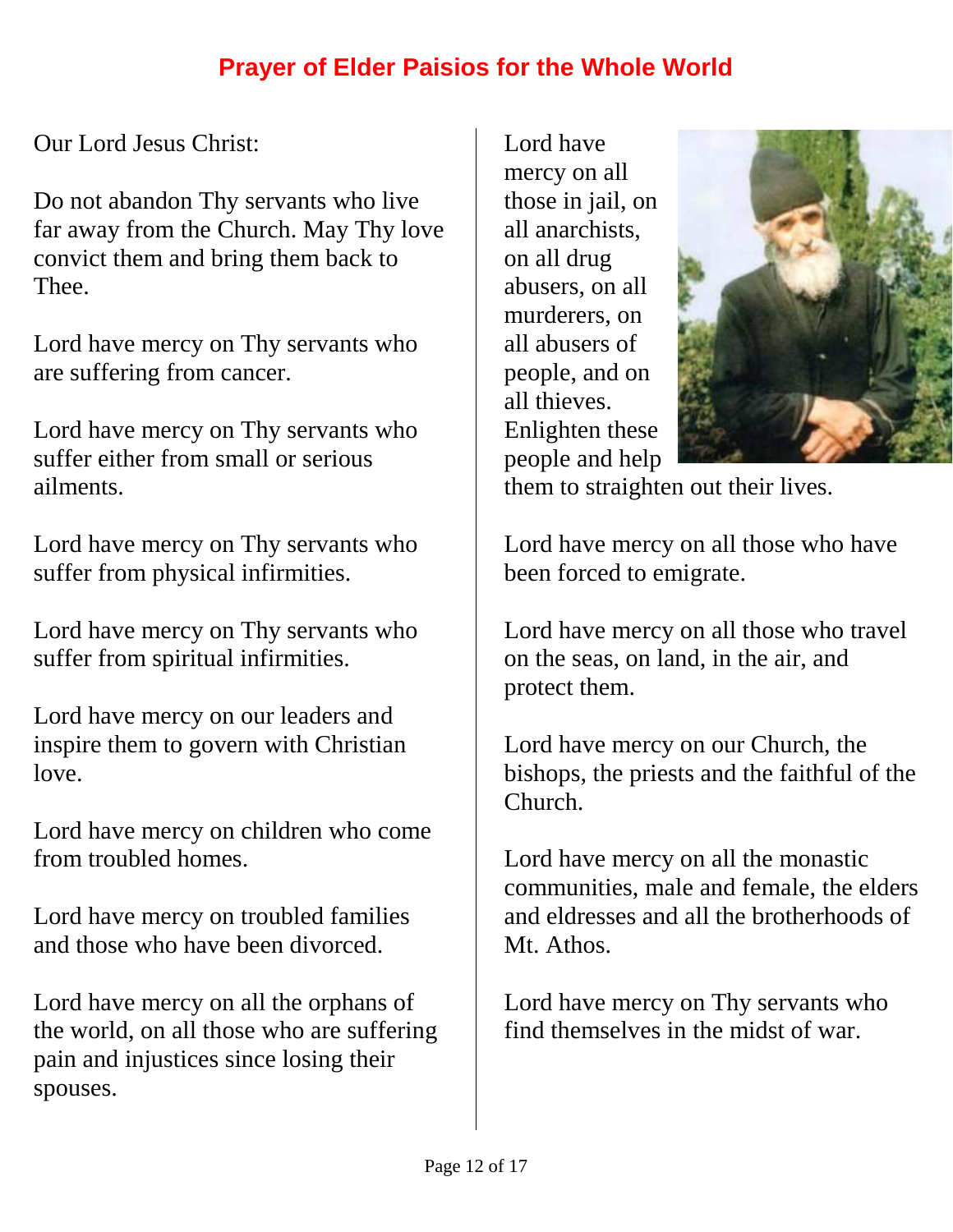Lord have mercy on Thy servants who are being pursued in the mountains and on the plains.

Lord have mercy on Thy servants who are being hunted like birds of prey.

Lord have mercy on Thy servants who were forced to abandon their homes and their jobs and feel afflicted.

Lord have mercy on the poor, the homeless and the exiled.

Lord have mercy on the nations of the world. Keep them in Thy embrace and envelope them with Thy holy protection. Keep them safe from every evil and war. Keep our beloved homelands in Thy protective embrace day and night. Embrace her with Thy holy protection defending her from all evil and war.

Lord have mercy on those who have been abandoned and have suffered injustice. Have mercy on families that are going through trying times. Pour Thy abundant love upon them.

Lord have mercy on Thy servants who suffer from spiritual and bodily problems of all kinds.

Lord have mercy on those who are despairing. Help them and grant them peace.

Lord have mercy on those that have requested that we pray for them.

Lord grant eternal rest to all those who have passed on to eternal life throughout the ages.

*This prayer of his was given to a convent which had asked the Elder for a prayer rule that could be used by the nuns in their evening vigils. This directive was given to the nuns during the final years of his life. It would be correct to add intentions as your heart directs, and to say this prayer as part of your daily rule.*

[http://www.orthodox.net/trebnic/of-elder-paisios-for-the-whole-world.doc](https://www.orthodox.net//trebnic/of-elder-paisios-for-the-whole-world.doc) [http://www.orthodox.net/trebnic/of-elder-paisios-for-the-whole-world.pdf](https://www.orthodox.net//trebnic/of-elder-paisios-for-the-whole-world.pdf) [http://www.orthodox.net/trebnic/of-elder-paisios-for-the-whole-world.html](https://www.orthodox.net//trebnic/of-elder-paisios-for-the-whole-world.html)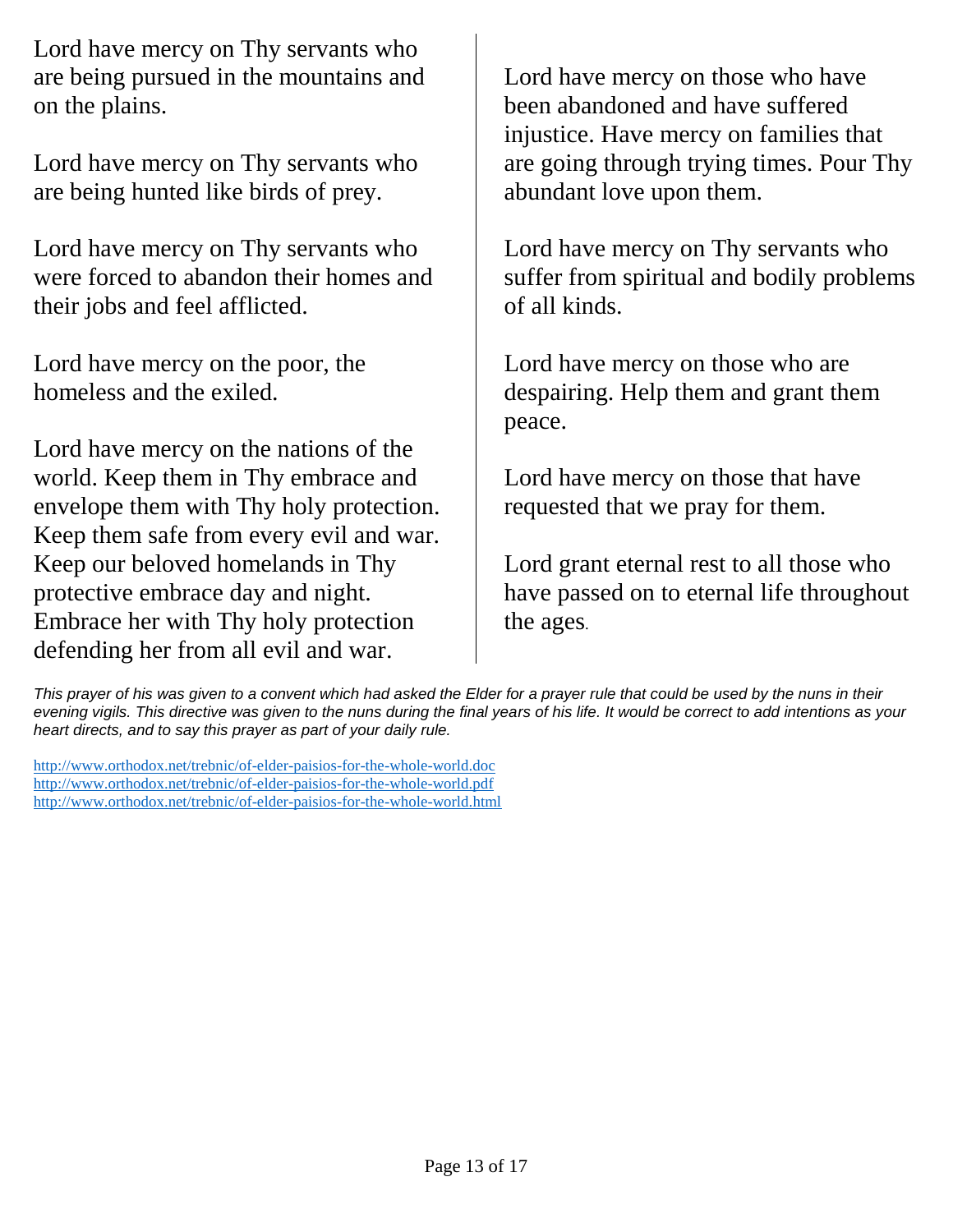# **Various Prayers for the living**

#### Prayer of St Silouan of Mount Athos:

<span id="page-13-1"></span><span id="page-13-0"></span>I pray Thee, O merciful Lord, for all the peoples of the world, that they may come to know Thee by the Holy Spirit.

#### Old Believer Prayer Book, pg 312

<span id="page-13-2"></span>O Lord grant mercy unto them that bear hatred or enmity against me, and also unto them that revile or slander me: That none of them may at all suffer any evil, whether in the present or in the age to come, on account of me, who am impure. But cleanse them all in Thy mercy, and protect them by Thy grace, O Thou who art good.

#### For all I have judged or wronged

<span id="page-13-3"></span>My God, have mercy on everyone I have judged and everyone I have wronged – if I have given any alms, give the reward to them instead.

<span id="page-13-4"></span>*St. Paisios of Mount Athos, quoted in biography "St. Paisios of Mount Athos" by Hieromonk Isaak, pg 425*

A small prayer

O Lord Jesus Christ, have mercy on all who are bent over and help them to rise up.

#### A prayer for tears

<span id="page-13-5"></span>Lord, give me tears so that my heart can weep day and night out of love for my brother! *St. Silouan An Athonite Gerontikon*, *page 362, On compunction and tears.*

#### Pastoral Attentiveness

<span id="page-13-6"></span>Holy Elder Porphyrios, help me to have pastoral attentiveness and discernment.

<span id="page-13-7"></span>*"Elder Porphyrios, Testimonies and experiences" , by Klitos Ioannidis, pg 94.* Italics not in original prayer

#### I am a wretch.

My God, I am a wretch. Have mercy on me, and the whole world too.

*"St Paisios of the Holy Mountain", by Hieromonk Isaac. Pg 530*

<span id="page-13-8"></span>Help my brother and me. "O God, help my brother and me, through his prayers! *(St Gaza of Dorotheos)*

> <span id="page-13-9"></span>Prayer at the beginning of the day, by Gerondissa Makrina

My Christ, strengthen me that I may pass through this day without grief Thee and that I may sing hymns to Thee. $3$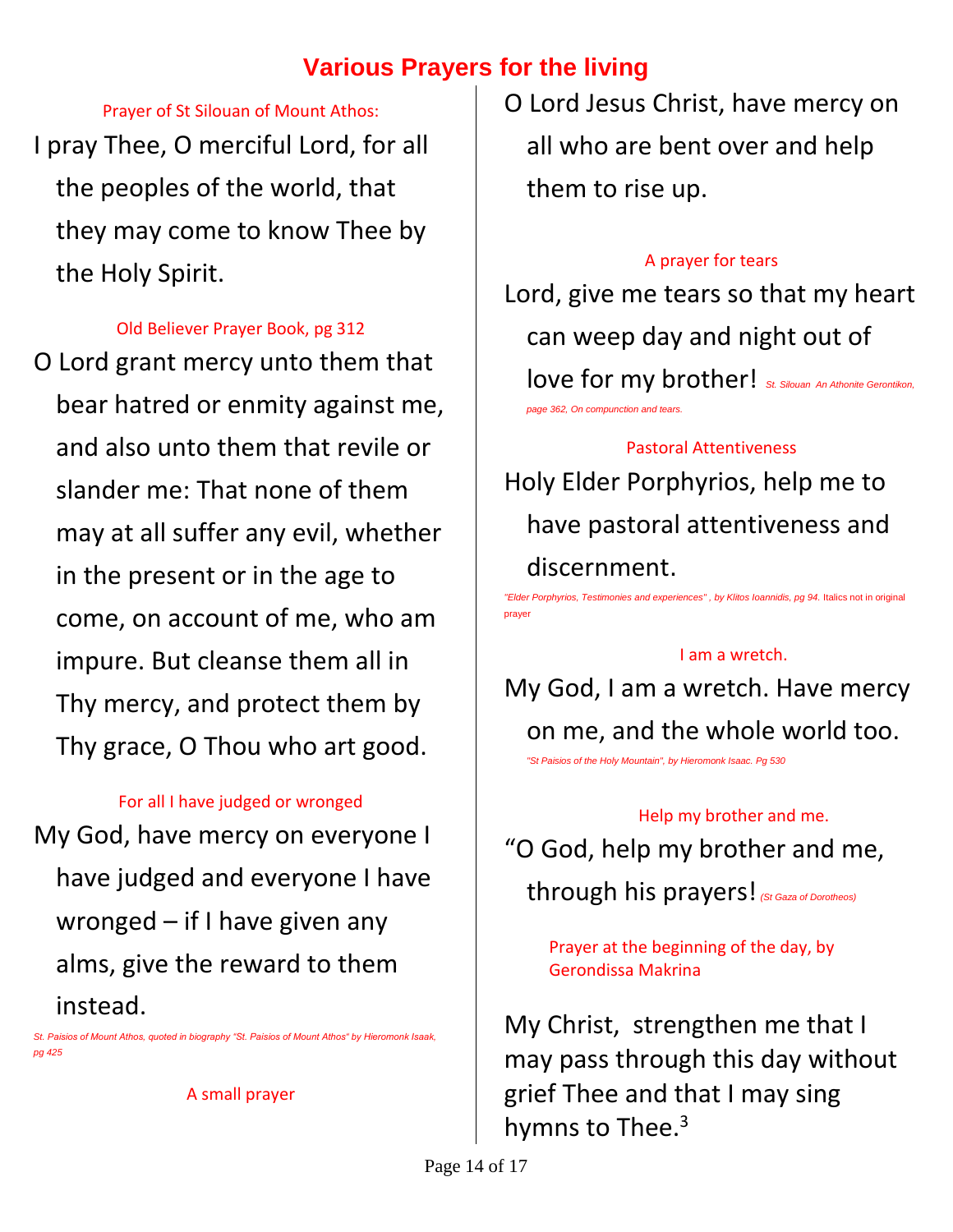#### Blessing of St Mary of Egypt

<span id="page-14-0"></span>"Blessed is God Who cares for the salvation of men and their souls."

#### Prayer of St Mary of Egypt.

<span id="page-14-1"></span>"O God, defend us from the evil one and from his designs, for fierce is his struggle against us."<sup>4</sup>

<span id="page-14-2"></span>To pray for someone more diligently: *From the Old Believer Prayer Book, with line 4 added*  **Save**, O Lord, and have mercy *on* 

*Thy servant(s) \_\_\_\_\_\_\_\_, [bow]*

**Deliver** him *(her, them)* from every

tribulation, wrath and need *[bow],* 

**From** every sickness of soul and

body, *[bow]*

**Forgive** him *(her, them)* every

transgression, voluntary and

involuntary, *[bow]*

**Teach** them to pray and to live with

purpose. *[bow]*

**And** do whatever is profitable for our souls. *[bow].*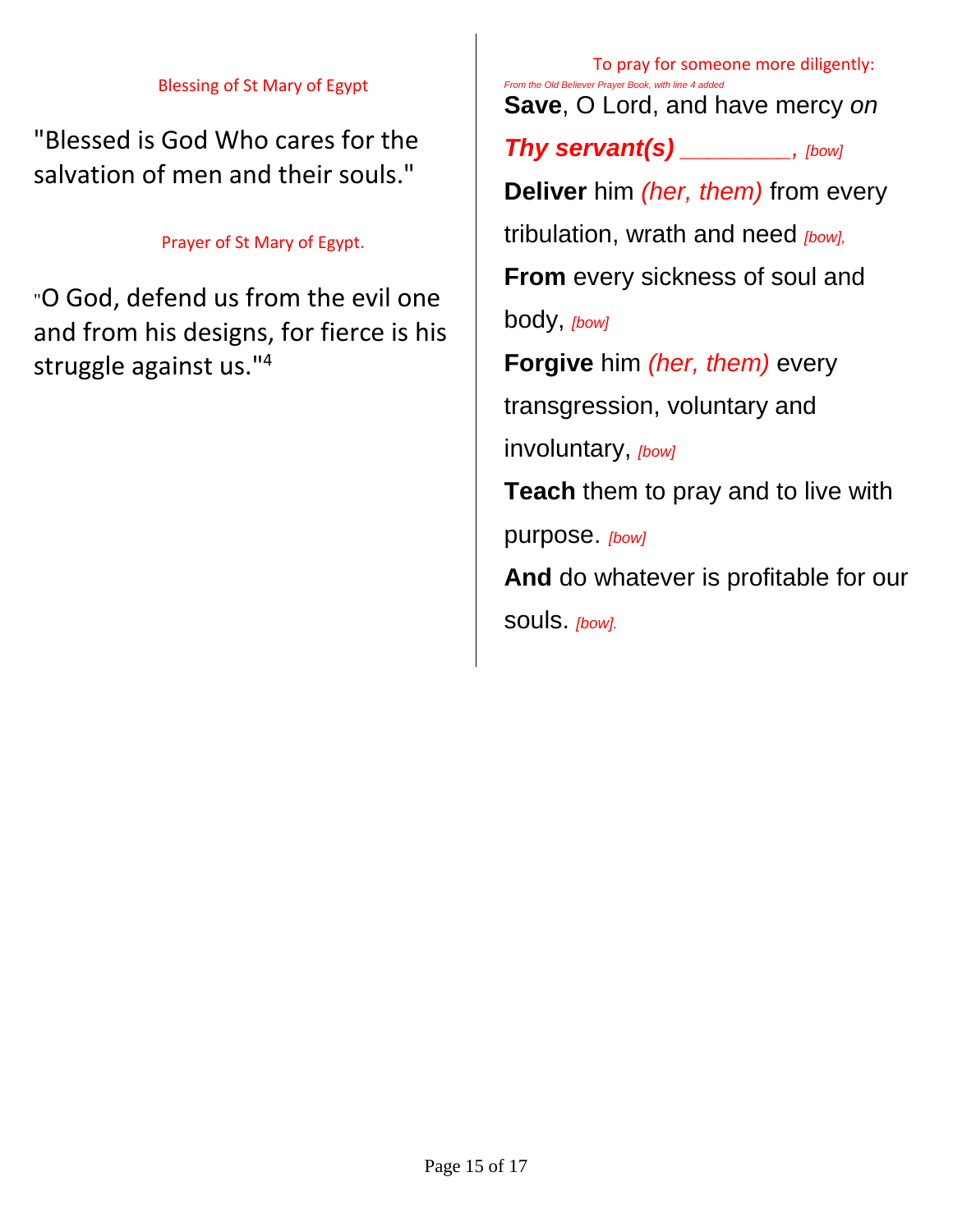## **Various Prayers for the departed**

#### O God of Spirits

<span id="page-15-1"></span><span id="page-15-0"></span>O God of spirits and of all flesh, Who hast trampled down death, and overthrown the devil, and given life to Thy world: Do Thou, Thyself, O Lord give rest to the soul(s) of Thy departed servant*(s)* 

in a place of light, a place of green pasture, a place of repose, whence all sickness, sorrow and sighing are fled away. Pardon every sin committed by him *(her,them),* in word, deed or thought, in that Thou art a good God, the Lover of mankind; For there is no man that liveth and sinneth not, for Thou alone art without sin, Thy righteousness is an everlasting righteousness, and Thy Word is Truth.

For Thou art the Resurrection, and the Life, and the repose of Thy departed servant*(s) \_\_\_\_\_,* 

O Christ our God, and to Thee we send up glory, together with Thine unoriginate Father, and Thy most holy and good and life-creating Spirit, now and ever, and to the ages of ages

#### Prayer for every departed person

<span id="page-15-2"></span>Remember, O Lord our God, Thy servant, our *brother/sister, N*., who has reposed in the Faith and hope of life eternal, and in that Thou art good and the Lover of mankind, Who remittest sins and blottest out iniquities, do Thou loose, remit and pardon all *his/her* sins, voluntary and involuntary.

Deliver *him/her* from eternal torment and the fire of Gehenna, and grant unto *him/her* the communion and delight of Thine eternal good things prepared for them that love Thee.

For though *he/she* hath sinned, yet hath *he/she* not forsaken Thee, and *he/she* undoubtedly believed in the Father and the Son and the Holy Spirit; and even until *his/her* last breath did *he/she* confess Thee in Orthodox fashion: God glorified in Trinity, Unity in Trinity and Trinity in Unity.

Wherefore, be Thou merciful unto *him/her* and reckon *his/her* faith in Thee, rather then *his/her* deeds, and in that Thou art compassionate, grant him/her rest with Thy saints; for there is no man that liveth and doth not sin.

But Thou alone art wholly without sin, and Thy truth is forever; and Thou alone art the God of mercies, and compassion, and love for mankind, and unto Thee do we ascribe glory, to the Father, and to the Son and to the Holy Spirit, now and ever, and unto ages of ages. Amen.

In the back of the "Boston" Psalter. [http://www.synaxis.info/psalter/5\\_english/b\\_reading/kath\\_prayers.html](http://www.synaxis.info/psalter/5_english/b_reading/kath_prayers.html) [http://www.orthodox.net/trebnic/prayer-for-every-departed-person-in-the](https://www.orthodox.net//trebnic/prayer-for-every-departed-person-in-the-psalter.html)[psalter.html](https://www.orthodox.net//trebnic/prayer-for-every-departed-person-in-the-psalter.html)

#### Troparion for the departed, Tone VIII:

<span id="page-15-3"></span>O Thou Who by the depth of Thy wisdom dost provide all things out of love for man, / and